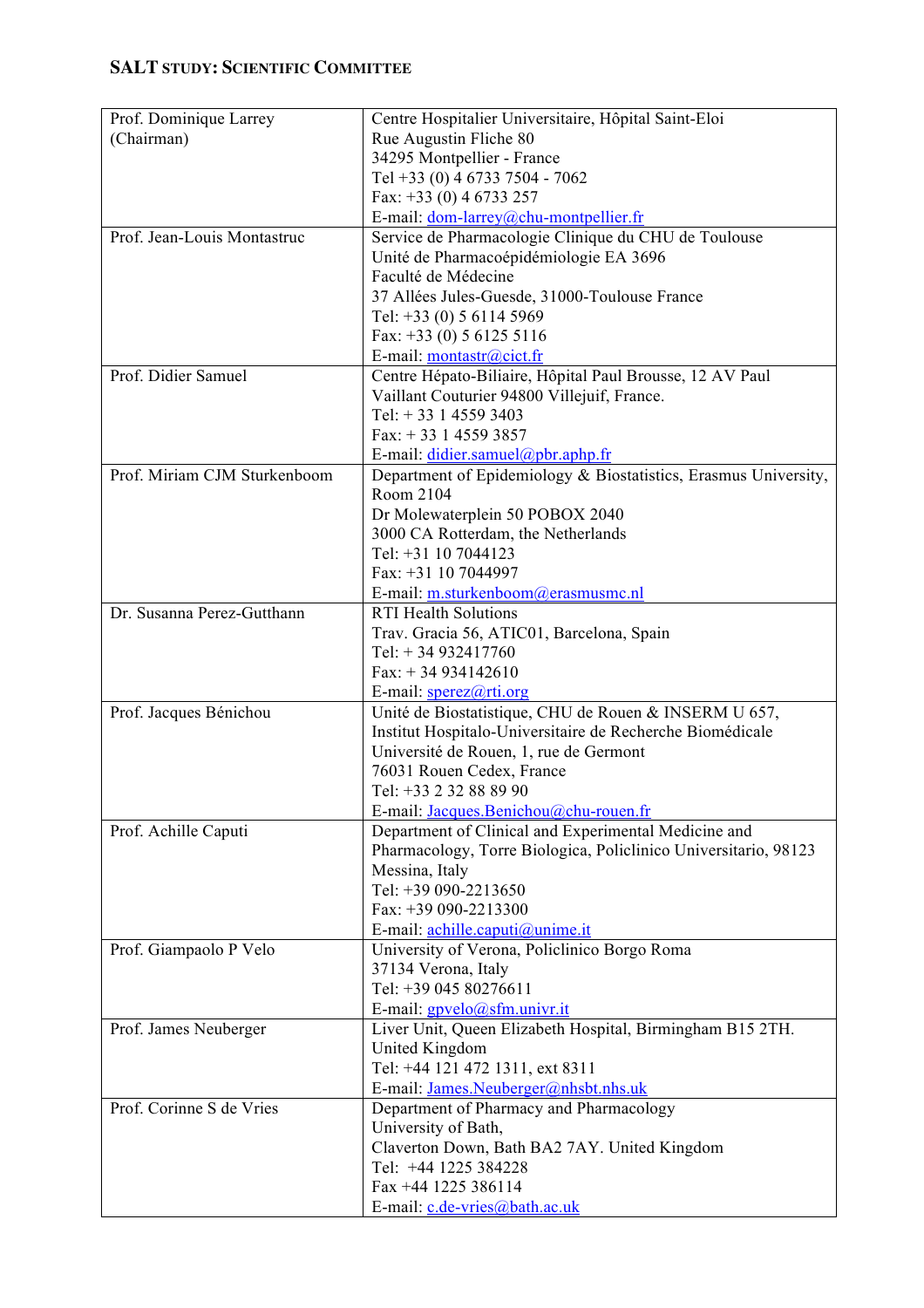## **SALT STUDY: CASE ADJUDICATION COMMITTEE**

| Prof. Dominique Larrey         | Centre Hospitalier Universitaire, Hopital Saint-Eloi                    |
|--------------------------------|-------------------------------------------------------------------------|
| (Chairman)                     | Rue Augustin Fliche 80, 34295 Montpellier                               |
|                                | France                                                                  |
|                                | Tel +33 4 6733 7504 - 7062                                              |
|                                | Fax: +33 4 6733257                                                      |
|                                | E-mail: dom-larrey@chu-montpellier.fr                                   |
| Prof. Jean-Louis Montastruc    | Service de Pharmacologie Clinique du CHU de Toulouse, Unité             |
|                                | de Pharmacoépidémiologie EA 3696                                        |
|                                | Faculté de Médecine                                                     |
|                                | 37 Allées Jules-Guesde                                                  |
|                                | 31000-Toulouse France                                                   |
|                                | Tel: +33 5 6114 5969                                                    |
|                                | Fax: $+33561255116$                                                     |
|                                | E-mail: montastr@cict.fr                                                |
| Prof. Yves Horsmans            | Department of Gastroenterology, Cliniques Universitaires Saint-         |
|                                | Luc, Université Catholique de Louvain                                   |
|                                | St-Luc, 10, avenue Hippocrate, 1200                                     |
|                                | Brussels, Belgium                                                       |
|                                | Tel (Secretary): +32 2 764 28 22<br>Fax: +32 2 764 8927                 |
|                                | E-mail: Yves.Horsmans@uclouvain.be                                      |
| Prof. Bruno Stricker           | Department of Epidemiology                                              |
|                                | Erasmus University, Room 2136                                           |
|                                | Dr Molewaterplein 50                                                    |
|                                | 3000 OR Rotterdam, The Netherlands                                      |
|                                | Tel (Secretary): $+31$ 10 704 3488 - 3391                               |
|                                | Fax: +31 10 704 4657                                                    |
|                                | E-mail: <b>b.stricker@erasmusmc.nl</b>                                  |
| Dr. Franco Bissoli             |                                                                         |
|                                | Department of Internal Medicine and Cardiology<br>Clinica San Gaudenzio |
|                                | Novara, Italy                                                           |
|                                | Tel: +39 339 747 38 43                                                  |
|                                | E-mail: bissolifranco@hotmail.com                                       |
| Prof. Jacques Bernuau          | APHP, Hopital Beaujon, Federation d'Hepatogastroenterologie,            |
|                                | Clichy, France                                                          |
|                                | Tel: +33 1 4087 5530                                                    |
|                                | E-mail: $jacques. bernuau@bin.ap-hop-paris.fr$                          |
| Prof. Georges-Philippe Pageaux | Service d'hépato-gastroentérologie, Hôpital Saint Eloi,                 |
|                                | 80 rue Augustin Fliche, 34295 Montpellier cedex 5                       |
|                                | France.                                                                 |
|                                | Tel: +33 4 6733 7061                                                    |
|                                | Fax: +33 4 6752 3897                                                    |
|                                | E-mail: $gp$ -pageaux $(a)$ chu-montpellier.fr                          |
| Dr. Douglas Thorburn           | Liver Transplantation & Hepatobilliary Unit, Surgery and                |
|                                | <b>Associated Specialities Division</b>                                 |
|                                | 9th Floor, Royal Free Hampstead NHS Trust                               |
|                                | Pond Street, London NW3 2QG                                             |
|                                | Tel: +44207 794 0500 ext. 35013                                         |
|                                | Fax: +44 207 472 6226                                                   |
|                                | Email: douglas.thorburn@nhs.net                                         |